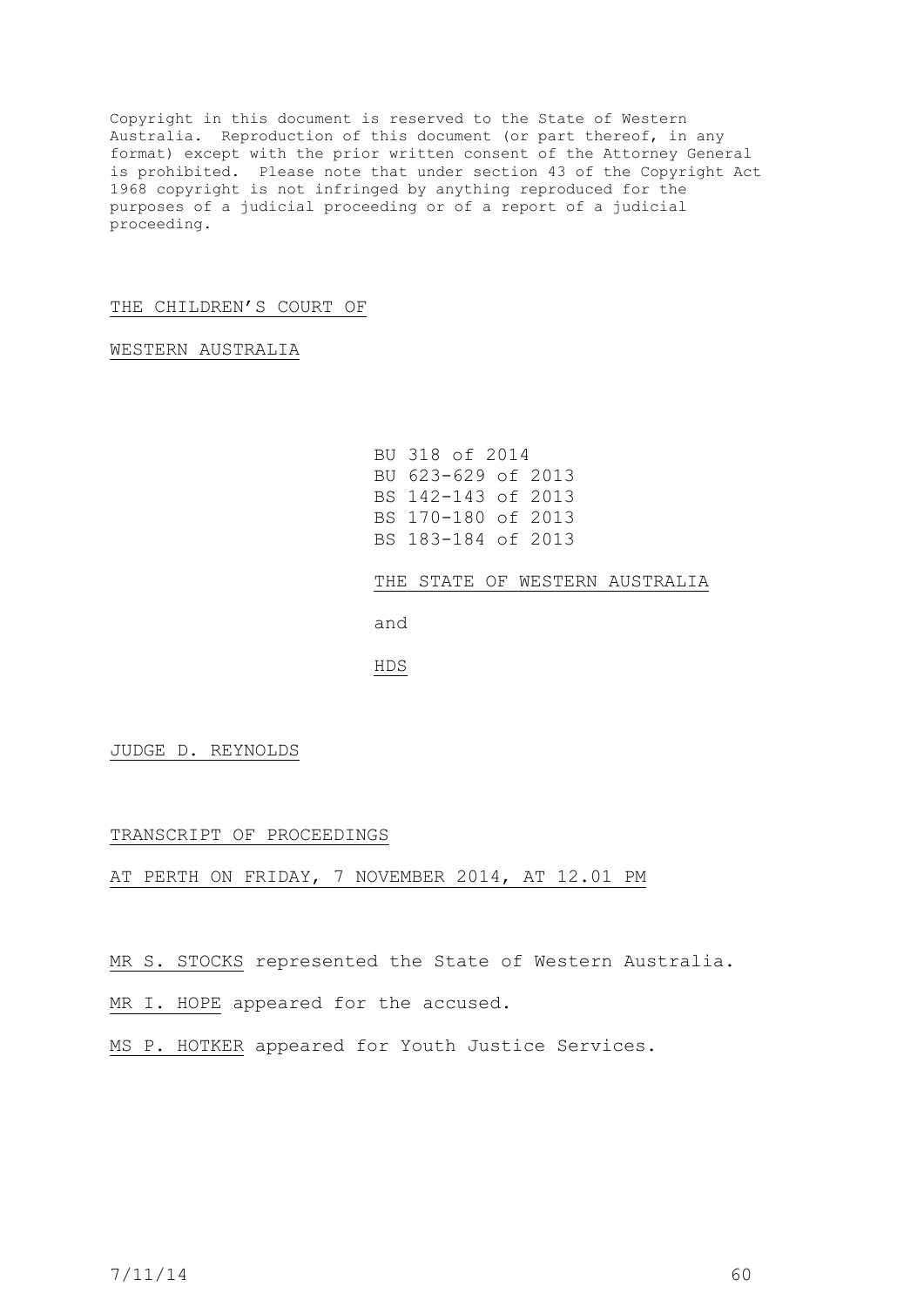**ASSOCIATE:** Calling the matter of HDS.

**HIS HONOUR:** You can leave the bar table, (indistinct).

**ASSOCAITE:** Hakea, could we please have HDS brought in.

**HIS HONOUR:** HDS, it's the judge. I can see you on the monitor there. Can you see and hear me?

**HDS:** Yes, your Honour.

**HIS HONOUR:** Okay, thanks for that. I thought I saw Mr Hope a moment ago. Just bear with me. He might be walking back in in a moment.

**I. HOPE, MR:** Your Honour, I apologise. Another matter is being called on soon in the other court, and, I apologise, it's two commitments occurring at once.

**HIS HONOUR:** All right. Well, I think everyone has had their say, and it's now for me to give some reason and express the sentences that I think are appropriate.

**HOPE, MR:** Yes.

**HIS HONOUR:** All right. First of all, HDS, thanks for your patience. You've been on the monitor there on a number of occasions now. You were sentenced on 29 August this year, and then there was a resentence on 1 September.

**HOPE, MR:** Sorry, your Honour.

**HIS HONOUR:** Sorry?

**HOPE, MR:** Please forgive the interruption. I've overlooked something. Just before I came into court about 20 minutes ago, my client's mother approached me and handed a letter which my learned friend actually hasn't seen, I'm sorry. May I have it shown to the court?

**HIS HONOUR:** Just bear with me, please, HDS. The prosecutor is just reading this letter from your mum.

**HDS:** Yes.

**HIS HONOUR:** I'm just looking at the back of the courtroom. Your mum is not in the back of the courtroom, in case you were wondering, HDS.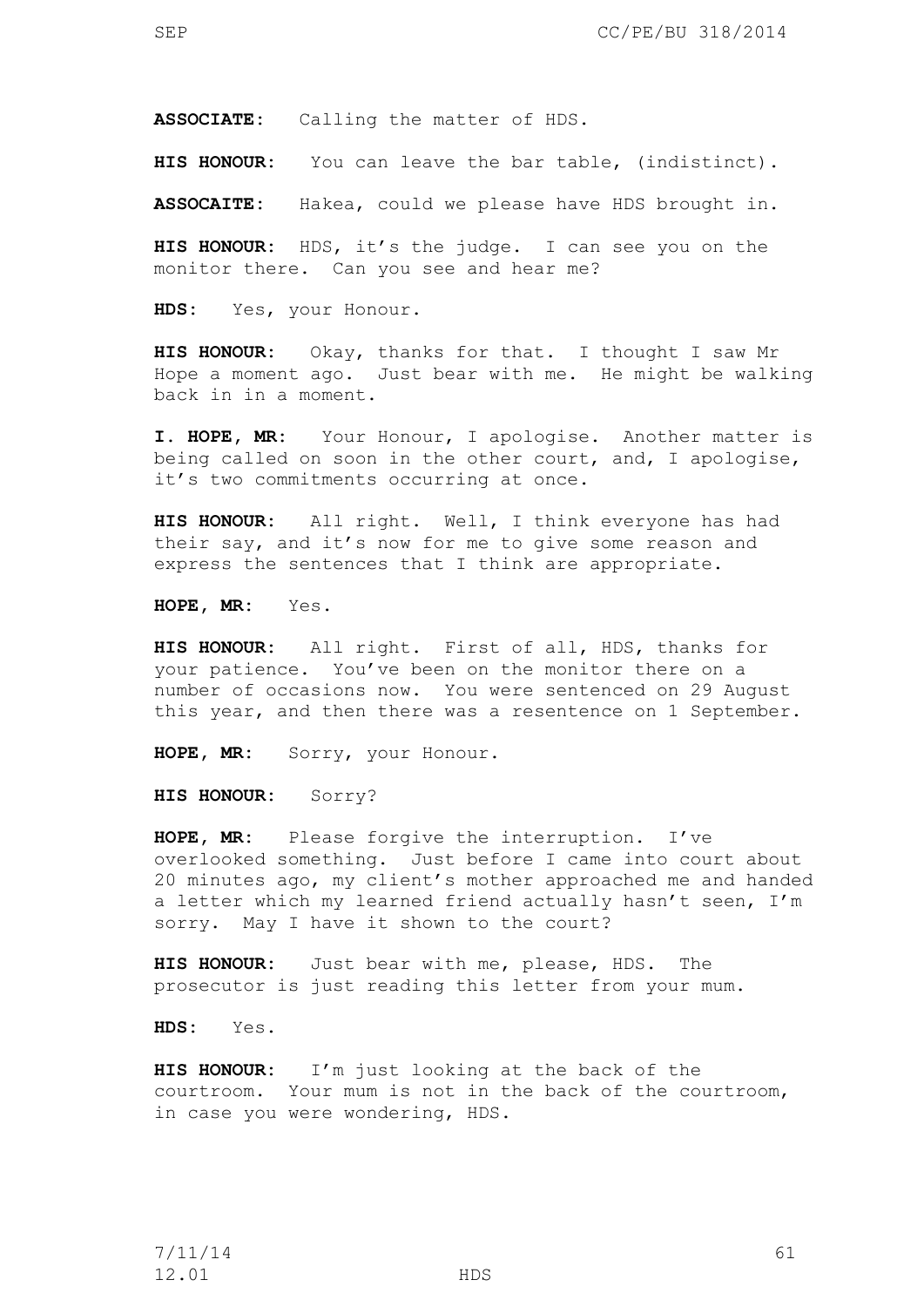**STOCKS, MR:** There's nothing that arises from the State's perspective, your Honour.

**HIS HONOUR:** I will just have a read of this, HDS, if you just – if you can just bear with me for a moment.

**HDS:** Yes, your Honour.

**HIS HONOUR:** All right. Well, essentially what your mum is saying is that she wants me to take into account that you were addicted to speed at the time that you committed these offences. Well, there has already been – it's not a criticism of your mum, but there has already been mention that at the time you were using methylamphetamines, so I understand that. There's also mention of the relationship breakdown and you losing contact with your son while you've been in custody, and I'm aware of  $-$  -

**HDS:** Yes, your Honour.

**HIS HONOUR:** He's, what, about – I think I've read he's about, what, two and a half or thereabouts now; is that right?

**HDS:** Yes, your Honour.

**HIS HONOUR:** And you've lost your aunty. That's your mum's sister. So that's extremely sad. And she's talking about you, when you do get out, living with her. She's at a place in Gosnells, I think, at the moment; is that as you understand it?

**HDS:** Yes, your Honour.

**HIS HONOUR:** Yes, okay. So that's essentially what your mum is telling me. And you've heard on the last occasion Mr Hope properly spent some time talking about what your hopes are, that you do want to get out and start leading a productive life. The psychological report spoke about you not having much empathy for victims and not having any goals in life. Mr Hope tells me that you do have some hopes and aspirations to get out, and you've been doing some courses whilst you've been in custody that can help you maybe get some work when you get out. You've heard all that  $- -$ 

**HDS:** Yes, your Honour.

**HIS HONOUR:** - - - mentioned on the last occasion. Just in relation to that, HDS, can I just mention to you that when Mr Hope spoke with you, that was a different time than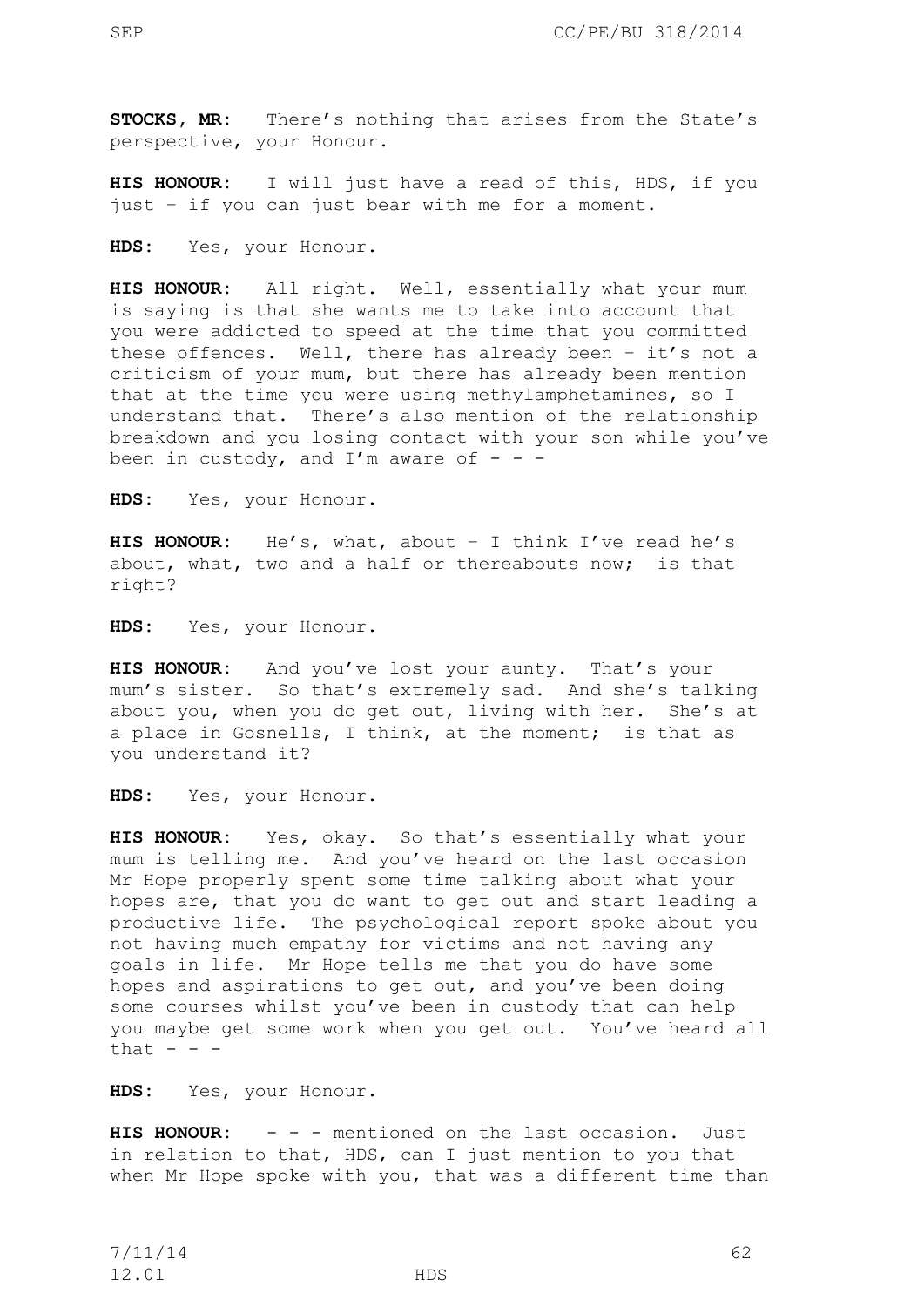when the psychologist spoke with you. So they can both actually have accurate assessments of how you were at the time they each spoke with you, and it might not have been the same. It may not have come across to each of them exactly the same. That's what happens when you talk to two different people at two different times. That can happen.

**HDS:** Yes. Yes, your Honour.

**HIS HONOUR:** So it seems to me that you were probably feeling pretty low and down when you spoke with the psychologist, and maybe not so much so when you spoke with Mr Hope.

**HDS:** Yes.

**HIS HONOUR:** Does that make sense? But - - -

**HDS:** Yes, your Honour.

**HIS HONOUR:** But looking at it, I do hope that when you are released – and even before then – that you've sorted out in your own mind that you want to leave all of this behaviour behind you and not repeat it. And obviously an important part of all of that is staying off substances.

**HDS:** Yes, your Honour.

**HIS HONOUR:** Now, I am going to produce some written reasons, HDS. I won't go over all of them today. A lot of it is probably stuff that you might be interested in, but not necessarily so, because essentially I don't want to be in a situation again where I'm having to resentence a young person, because it causes a lot of anxiety for everybody. And what has happened here is that you were sentenced to detention. That wasn't open, because you were over 18 at the time.

And then the detention was changed to 37 days imprisonment and 30 days imprisonment. The reason for that seems to be that magistrates of the court have limited power, and they can't impose sentences longer than six months imprisonment. So by taking into account the time that you had been in custody, the sentences could be less than six months, in fact, 37 days and 30 days respectively for some of these offences.

And I've just had to make the point, HDS - and I'm sad that it's your case that has been the vehicle for me to have to do this – but I don't think taking time into account should be used to give people jurisdiction, like a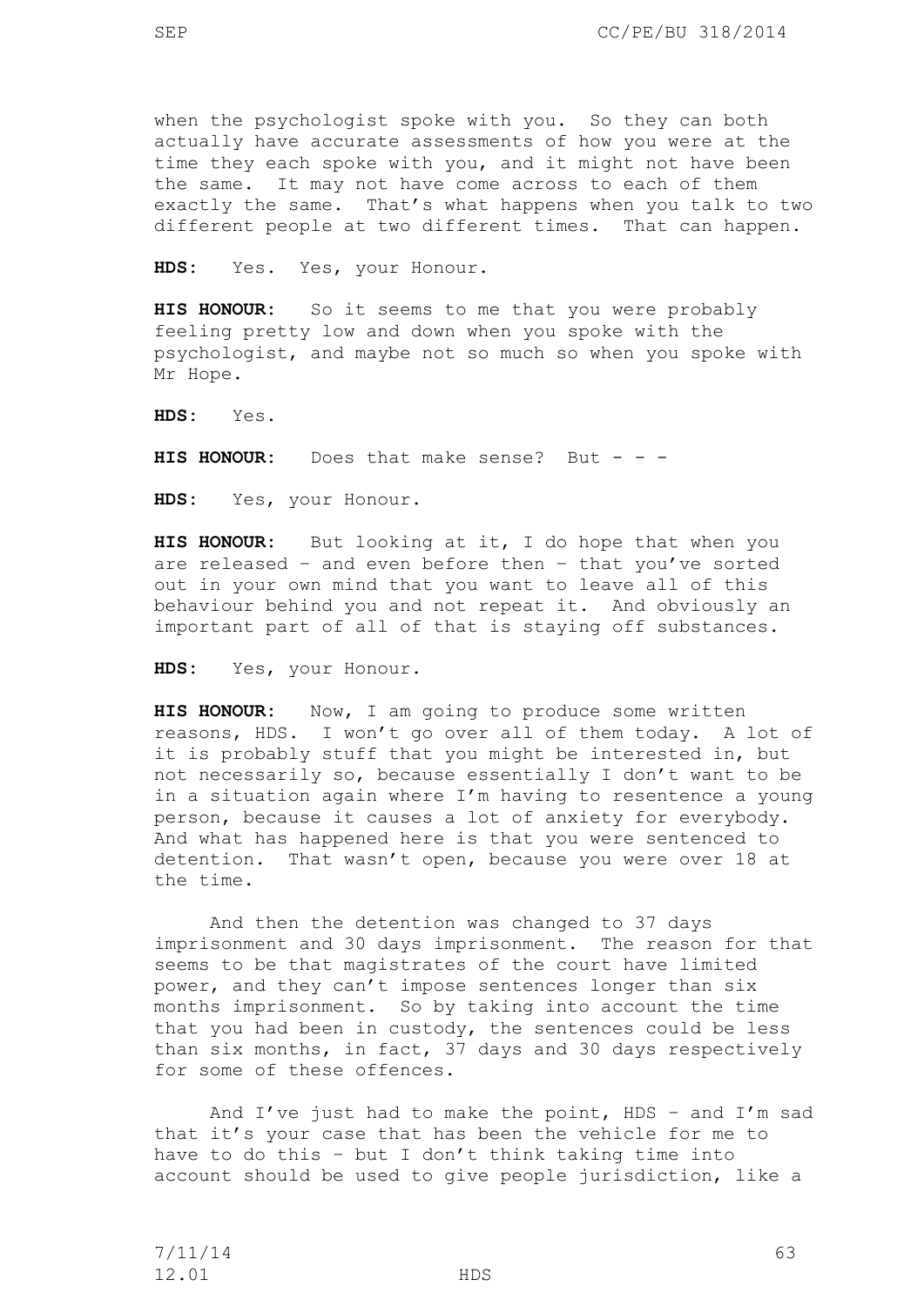magistrate, jurisdiction to deal with something in a certain way. That would defeat the purpose of the legislation. The legislation with limited powers is there, so the president of the court gets the most serious matters that come before the court. And when the president of the court gets the most serious matters that are to come before the court, the president has got greater sentencing powers.

And generally, it would be accurate to say that the legislature wants the most serious kinds of offences dealt with by someone who has got unlimited powers – well, limited in the sense of what the statutory maximums are, but you're not limited like a magistrate would. So it wants the most serious offences dealt with in a way that they're dealt with having regard to what the statutory maximum penalties are. Does that all make sense to you?

**HDS:** Yes.

**HIS HONOUR:** Yes. So, and the idea of 37 days and 30 days – and I've mentioned this in the reasons that I will give out next week – when you look at the offences and then you look at 37 days and 30 days, reasonable-minded people could be excused for thinking, well, the court doesn't think those really serious offences are really serious. I don't want people to think that.

For aggravated burglary on a dwelling and aggravated armed robbery and people being assaulted in their house, those sort of things are extremely serious, and to look at a record that says 37 days or 30 days for things of that sort doesn't properly reflect the seriousness of them and the fact that the court does regard those sorts of offences as particularly serious. So that's why I've come in and I'm changing the sentences. And there's another thing about it, too, that I've mentioned – and you can read this next week sometime, HDS, is that for all of these offences that arose out of that incident on 8 October, there are a multiple number of offences.

In particular, of course, we had the aggravated burglary on the dwelling, the unlawful assault causing bodily harm in circumstances of aggravation; there was two of those. There's two aggravated armed robberies, threat to kill, some common assaults and stealing. When everything was made concurrent, it didn't properly reflect the totality of the criminality of that incident, because there are a number of offences arising out of the incident.

For example, there's the burglary itself, then there's the unlawful assault against KM, of which you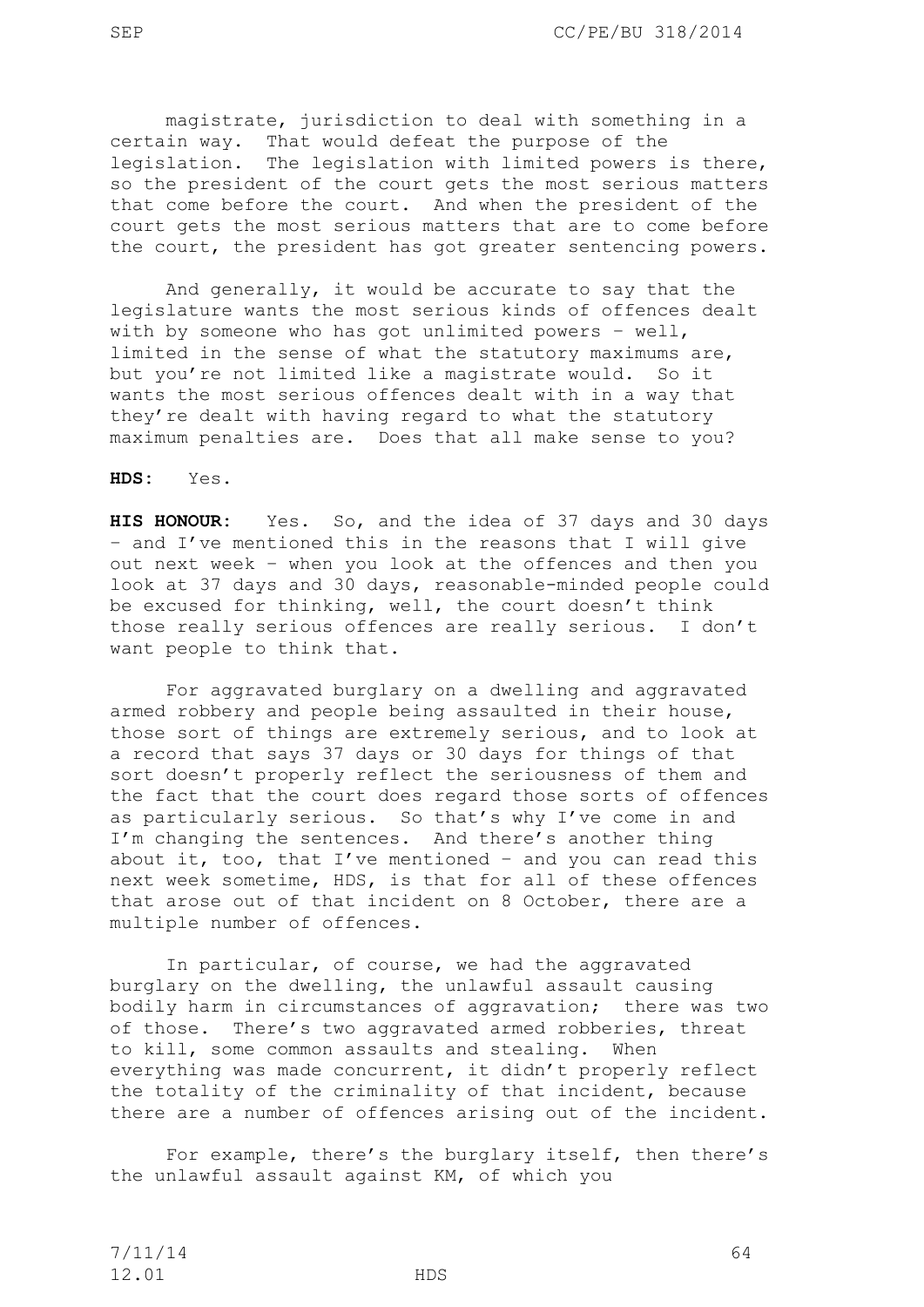weren't a party – weren't a principal offender, but you were a party. And then there's the unlawful assault, bodily harm in circumstances of aggravation against CR, of which you were a principal, and that involved you using a baseball bat. So there's a person in the home, he's entitled to feel safe, and that sort of thing is happening. And then that assault against KM, that happened in there as well.

And then, robberies, the aggravated armed robberies. So by dealing with things concurrently, it didn't, on my view, properly reflect the totality of the offending throughout the course of that incident. So that's another reason why I have chosen to deal with these matters afresh, so in the end people can look at the sentences and get a proper understanding of the seriousness of them and a proper understanding of the totality of your criminality.

But of course, HDS, I'm taking into account other factors, matters personal to you and I'm very mindful of your own personal circumstances and I will mention those in a moment. So in the end, I also wanted to make the point that for someone in your situation, HDS, because you were on a supervised release order at the time. Remember, you were given the one year detention for the aggravated burglary on the dwelling, that was committed in Broadwater. You got a year's detention for that. That was backdated to commence from 17 October. So you had been released on a supervised release order I think sometime in April, hadn't you? So  $-$ 

**HDS:** Something like that.

**HIS HONOUR:** Yes. So it was towards the end of the supervised release order that you committed these offences on 8 October. And the order – the supervised release order was in relation to an aggravated burglary on a dwelling. You were a third striker when you did that and I know you weren't a third striker when you did this one on 8 October because one of the earlier strikes had fallen away because of the passing of time. But there you were on a supervised release order committing another dwelling burglary.

And you went there in numbers too and it seems as though you went there to inflict some personal violence. That was the idea of you going there. You knew the people in the house or you were with someone that knew people in the house and the purpose for going there was for trouble, physical trouble. So all of those things make me say that

7/11/14 65 12.16 HDS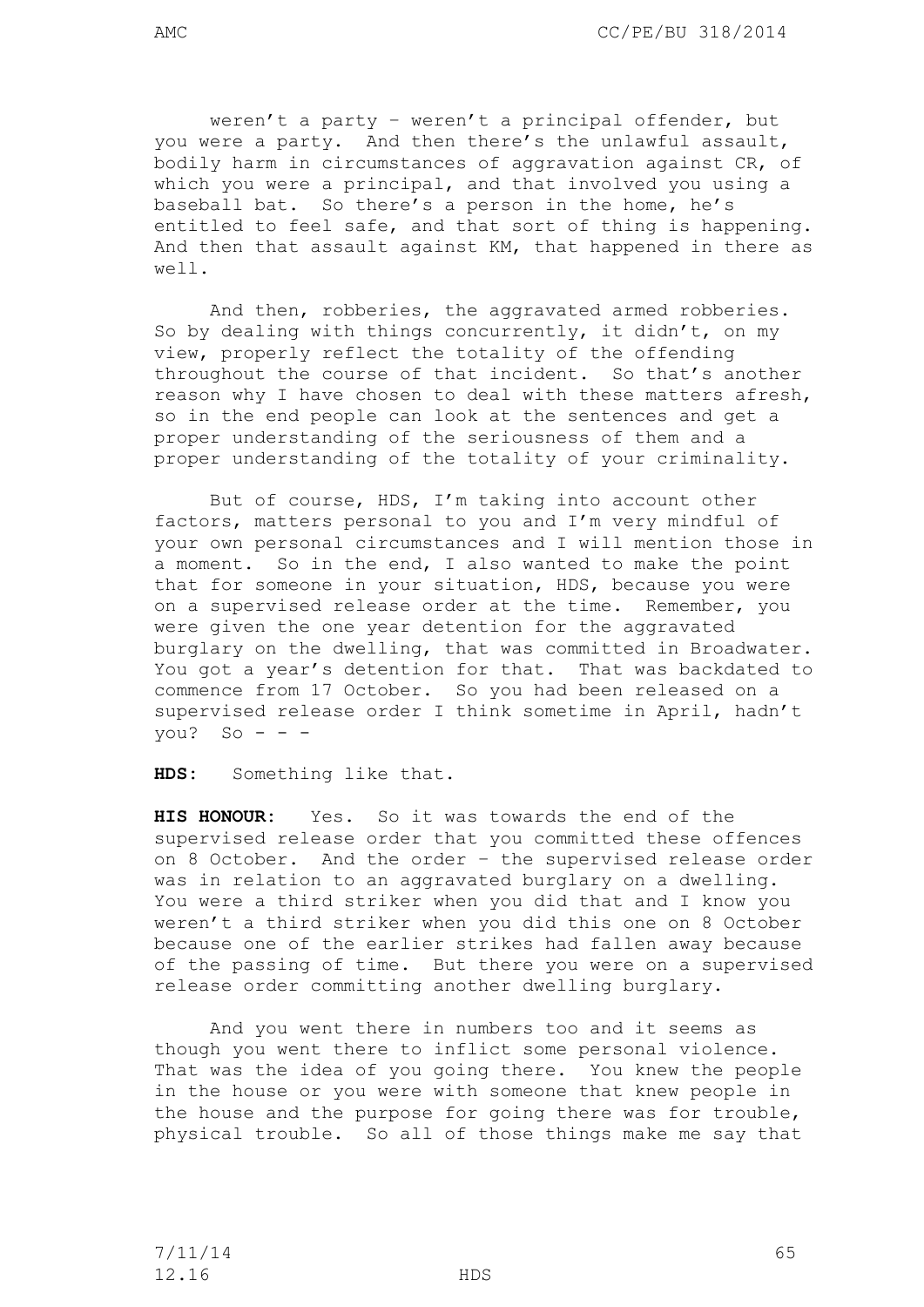there needed to be a great deal of weight for specific – that's personal deterrence – and also general deterrence.

Now, having said all of that, there are also those other matters that had to be dealt with and her Honour dealt with those under the Young Offenders Act by not imposing any further punishment and, with respect, that wasn't open to her because you're over 18 and so you had to be sentenced under the Sentencing Act. And that provision, section 67 in the Young Offenders Act, just didn't apply. And what her Honour did there was she said, on all of those matters that she used section 67, well, you have been in custody for a long time and so I'm taking that into account and not imposing any further punishment on those matters that she did that for.

So that wasn't open to her. Can I just, having spoken about that section, HDS, just mention to you and others that in the Sentencing Act, there is a section in the Sentencing Act at section 46 that says that you can impose no further, or no sentence. That section is different to what section 67 of the Young Offenders Act is about because for the court to impose no sentence under the Sentencing Act – that's for someone who is over 18 – you would have to be satisfied that the circumstances of the offence were trivial or technical and there was nothing trivial or technical about the offences that you committed that were dealt with in the way that I have spoken about by her Honour.

And anyway, you also had to have regard to your own personal antecedents and I don't think your personal antecedents, looking at your record, gave you the necessary favour that would have warranted any sentence of – no sentence under section 46 of the Sentencing Act. So moving ahead, can I also make the observation that her Honour didn't actually hear the facts on all of those matters beyond the matters that arose out of that incident on 8 October.

It seems that she took the view, well, she was going to impose a substantial sentence for those matters arising from 8 October, that that would be enough, without actually hearing what the facts were on those other matters. I have heard the facts on those other matters. There are two in particular that I should comment on. One is an assault with intent to prevent an arrest and the other is a threat to injure and you might recall, HDS, that those offences arose out of some shoplifting that you did at the Bunbury Centre Point Shopping Centre and then someone attempted to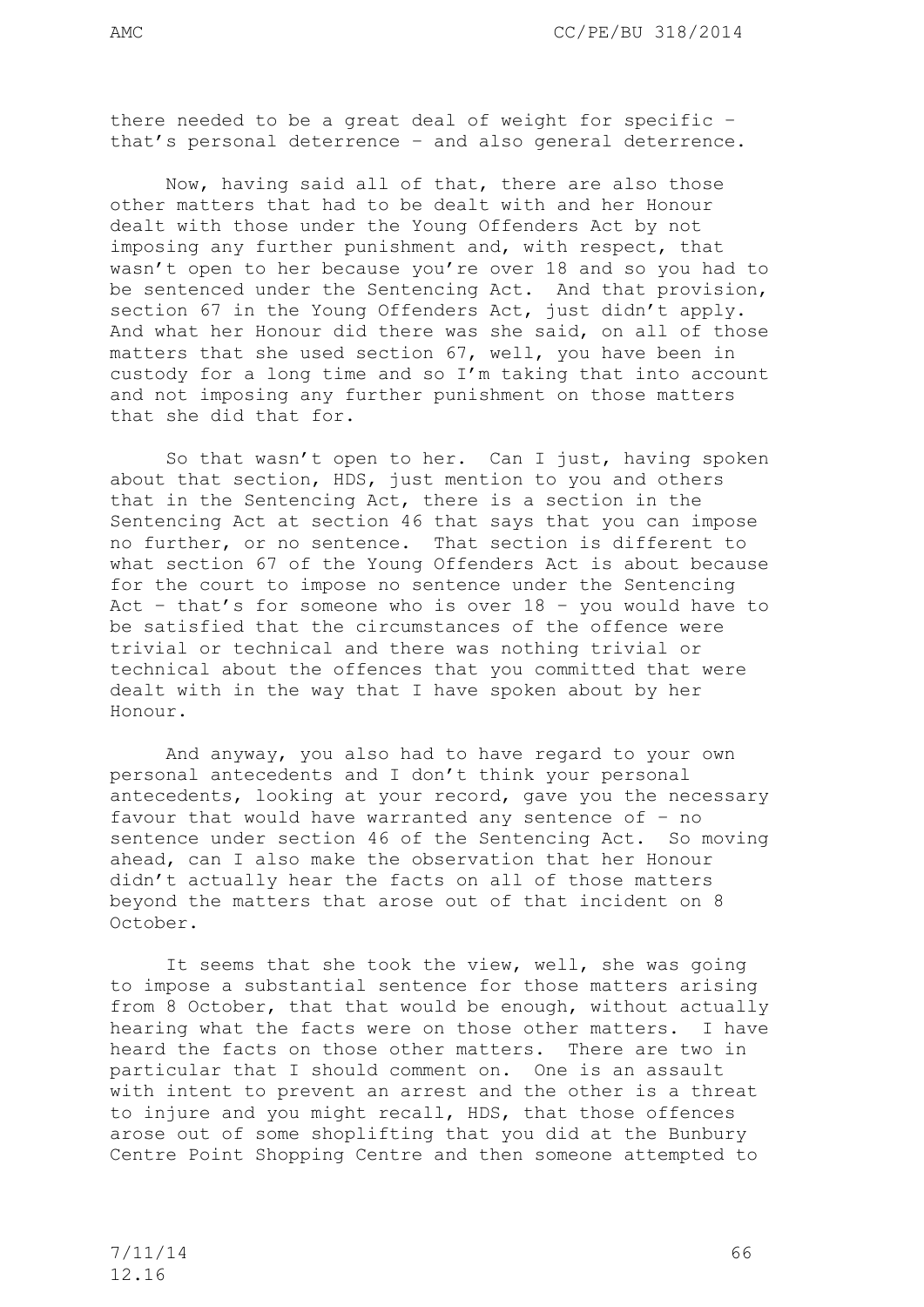stop you from you running away and you threatened that person with a pair of scissors.

And then, you have gone to ground and that person received some minor injuries to his face and arms as a result of the scissors. And then, you were arrested by the police and then you give him a mouthful, threatening to kill him. You know where he lives and you're threatening to kill. Well, that's serious and unfortunately her Honour didn't get to hear about those facts and they needed to be – those offences needed to be dealt with in a way other than section 67 and other than section 46 in the Sentencing Act and they needed to be sentenced in a way that reflected their objective seriousness.

So having said all of that, can I just go back to those matters from 8 October and mention that you failed to be sentenced for those matters, HDS, on the basis that they had to go to trial. So you pleaded not guilty and that's your right. They went to trial but you didn't put yourself in a position to get a discount for a plea of guilty in relation to those matters. You're 18 years and five months of age now. At the time that you committed those offences, last October, you were 17 years and four months of age so you're towards the upper end of the age range for people being dealt with by this court. At the time that you committed those offences in October last year, your record provided very minimal mitigation.

As I have said, you were on a supervised release order at the time for the third strike burglary. That is the case that there's no aggravated armed robbery or assault occasioning bodily harm on your record so that's why I give you some credit but expressed it to be minimal. You have been in custody now for nearly 12 months, haven't you, so that's a very long time. And just on that, I have already mentioned it but I will just repeat it again, you know that this review was at my motion, my instigation, and you might have been wondering, well, why did the judge get involved in this.

Well, the reason why I got involved was because there are a number of other matters, HDS, that I had to deal with young people that had been in custody for what I thought was an exceptionally long time. I was concerned that there might be some other young people in custody that hadn't had their matters sorted out and so I asked for some information on whether or not there were other young people out at Banksia that had been there for longer than six months because if there were, I wanted to know about it, to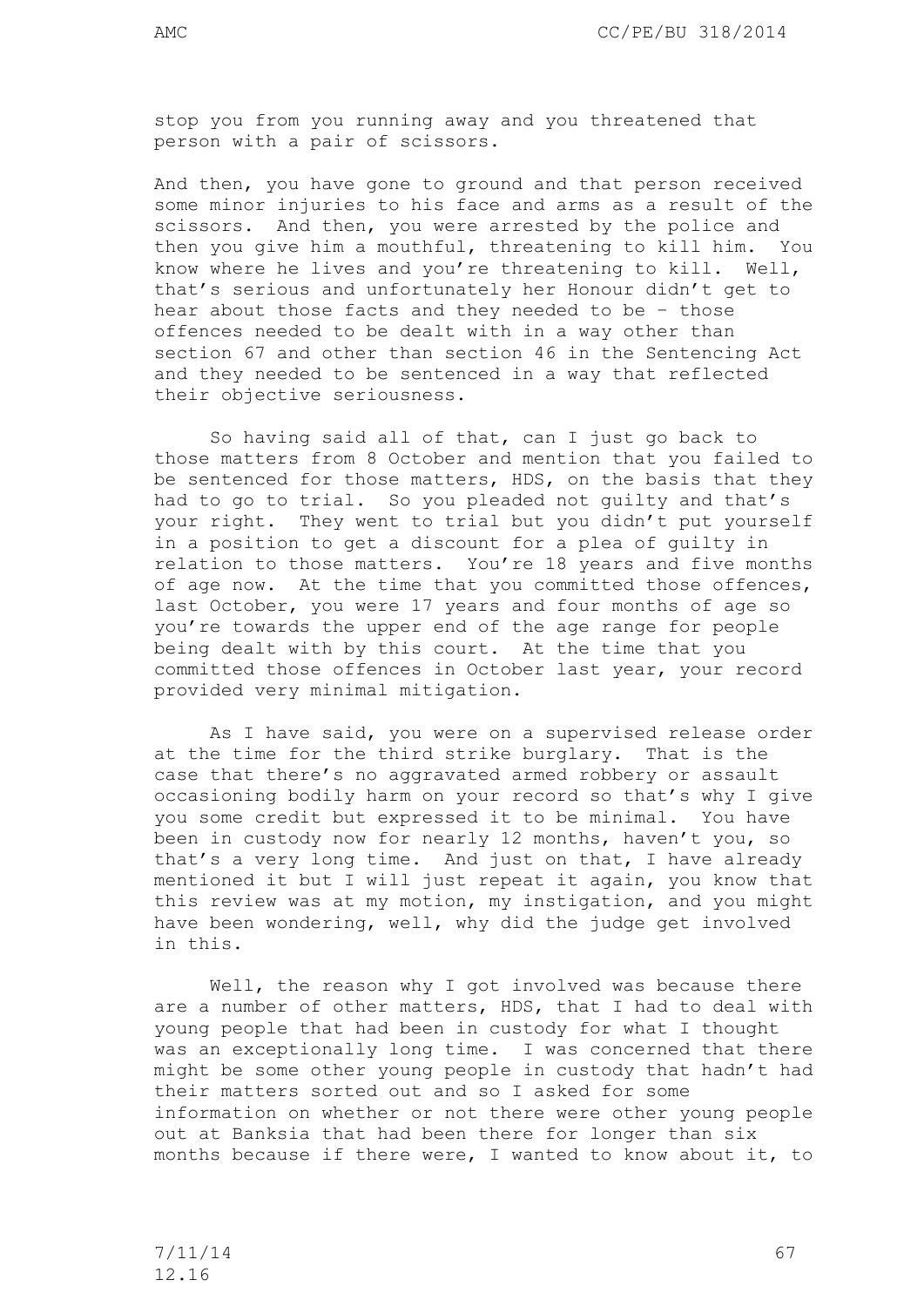see if I could somehow properly hasten up their cases so they weren't just in Banksia on remand.

And your cases came to light and so that's why I checked in to see what was happening. And just around the same time, then, you were sentenced and so that's how I came to know about them. And then, it was obvious, from looking at what had happened, that there had been some error so I needed to fix them up. So that's how I came to know about them. Can I also just mention to you, HDS, that I'm very mindful of your personal circumstances.

I won't go over them in a great amount of detail. I know you were born in Pinjarra, your parents separated when you were very young, you have lacked positive role models in your life and that's disappointing. Your education has been disrupted. I know that – and as I have mentioned – you have had little contact with your son. You have had serious substance abuse issues and they go back from when you were a very young teenager with cannabis and then obviously methylamphetamine which became a very serious problem and it was at about the time and leading up to when you committed those offences in October last year.

And I'm also mindful that now that you're over 18, custody needs to be in an adult prison and you have spent some of that time, since the end of August, in an adult prison. So putting everything together, HDS, I have decided that the following sentences are appropriate on all of these matters. Can I just, firstly, deal with the matters that arose out of that incident on 8 October at Glen Iris and I will just go through those. Firstly, 170, that's the aggravated burglary and committing the offence in there and that was the offence of aggravated assault occasioning bodily harm to KM; on that, there's 16 months immediate imprisonment.

In relation to the next charge, 171, that's the unlawful assault doing bodily harm in circumstances of aggravation, that's the offence against KM of which you were found guilty as a party; there's six months imprisonment. For the offence 172, that's the unlawful assault occasioning bodily harm in circumstances of aggravation against CR. On that you were a principal, that's the one where you used the baseball bat to hit him to the face and the arms; there's six months immediate imprisonment.

173, 174, the two aggravated armed robberies, one against CR and the other against JE, they happened inside the house; on each and both of those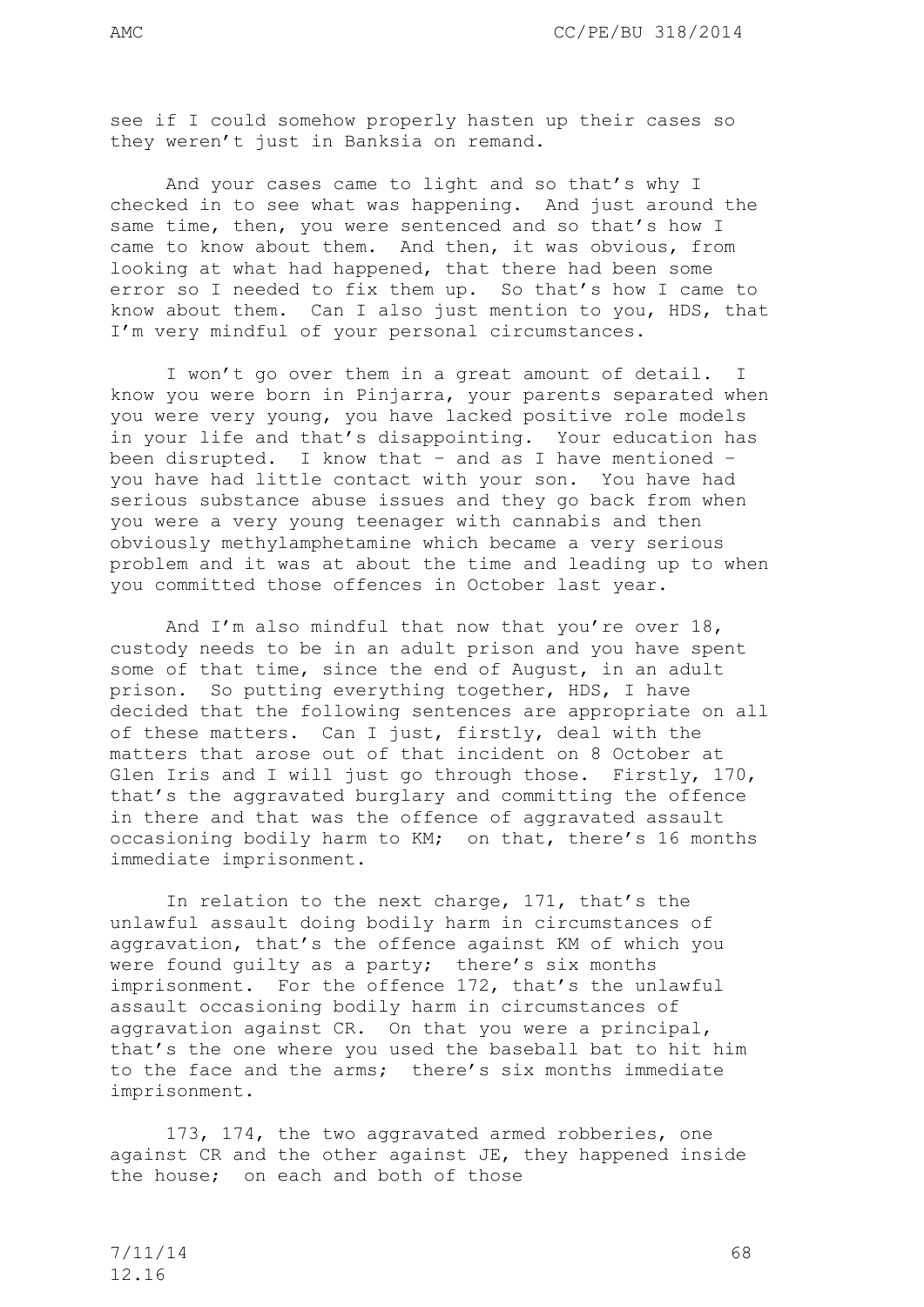18 months immediate imprisonment. For the threat to kill, three months immediate imprisonment. That was the threat against TR. The stealing, that was the helmet and goggles, the property of TR, that's 177, one month's imprisonment. For the two common assaults, one against TM and one against TR, three months immediate imprisonment. You were found guilty as a party on each and both of those I note.

For the damage to the property, that's the motorcycle of TR, one month's immediate imprisonment. Now, in relation to those matters, as I have said earlier, HDS, I don't think her Honour, with respect, dealt with the issue of totality properly. Looking at totality, I think the appropriate outcome is that the six months immediate imprisonment for the assault occasioning bodily harm in circumstances of aggravation against KMM, that six months, that's cumulative, to be served cumulatively with the 18 months on each and both of those aggravated armed robberies.

In all other respects, the sentences are to be served concurrently. So that makes a total of two years immediate imprisonment. And given that, I will mention that you're to be eligible for parole on those sentences. In relation to the other matters that amount to offences beyond that 8 October incident, and I will go on through those by referring to two in particular. And those two, 628 and 629, the assault with intent to prevent arrest and the threats to injure, on each and both of those, three months immediate imprisonment.

And then, on all of those other offences that were dealt with by her Honour by way of section 67. And there's 10 left and they amount to the stealing, that's the subject of 183; possession of stolen or unlawfully obtained property, that's 184; disobeying a summons, that's 623; possession of the paraphernalia on which there was a prohibited drug, that's 624; breach of bail, protective bail conditions, that's 625; stealings, 626 and 627; and then possession of stolen or unlawfully obtained property, that's 318.

There's 10 charges there. On each and every one of those there's a fine of \$100, so that totals \$1000. Those fines can be enforced under the Fines Enforcement Registry, so you will be required to give a statement of your assets and liabilities, and some payment arrangement can be made. And for totality, given that there's two years already, those two lots of three months imprisonment that I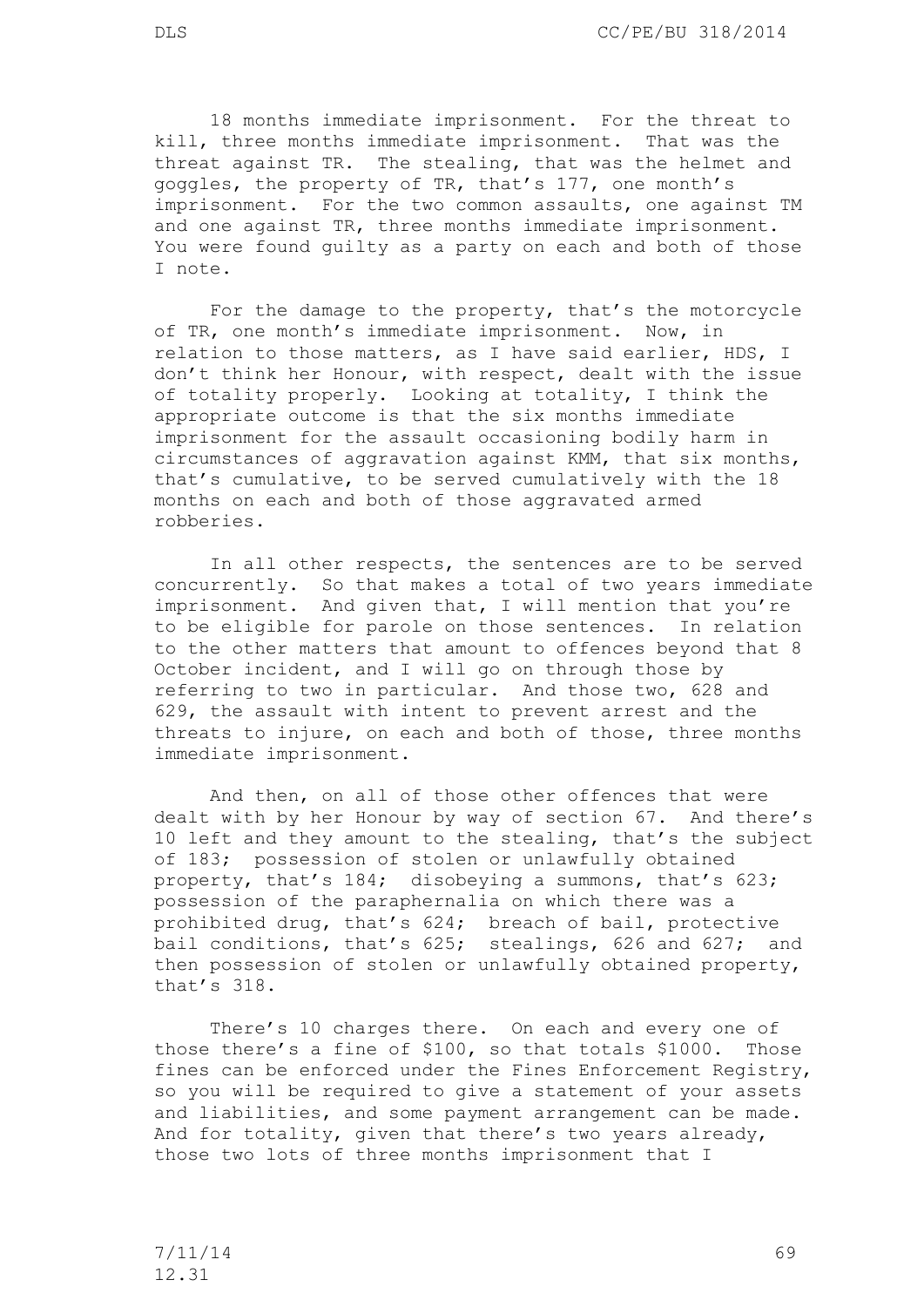mentioned for the assault with intent to prevent arrest, and the threats to injure, they're concurrent on each other and also concurrent with the other sentences that I've mentioned, with you being eligible for parole.

So the net effect of these sentences, HDS, is two years immediate imprisonment with you being eligible for parole, and the sentences can be backdated to commence – I think it's on 6 November last.

**HOTKER, MS:** 7 November last year.

**HIS HONOUR:** I think there was mention of the 7th, but the 6th was a day, I think, where he was in police custody.

**HOPE, MR:** Day of arrest.

**HIS HONOUR:** Yes. So you're eligibility date is upon us. And in relation to the other matters, there's the \$1000 in total by way of fines that you will need to make some arrangement through Fines Enforcement. I think that deals with everything. Is there something I've missed out?

STOCKS, MR: No, , your Honour.

**HIS HONOUR:** All right. All right. Thank you for your patience, HDS. Thank you.

AT 12.33 PM THE MATTER WAS ADJOURNED ACCORDINGLY